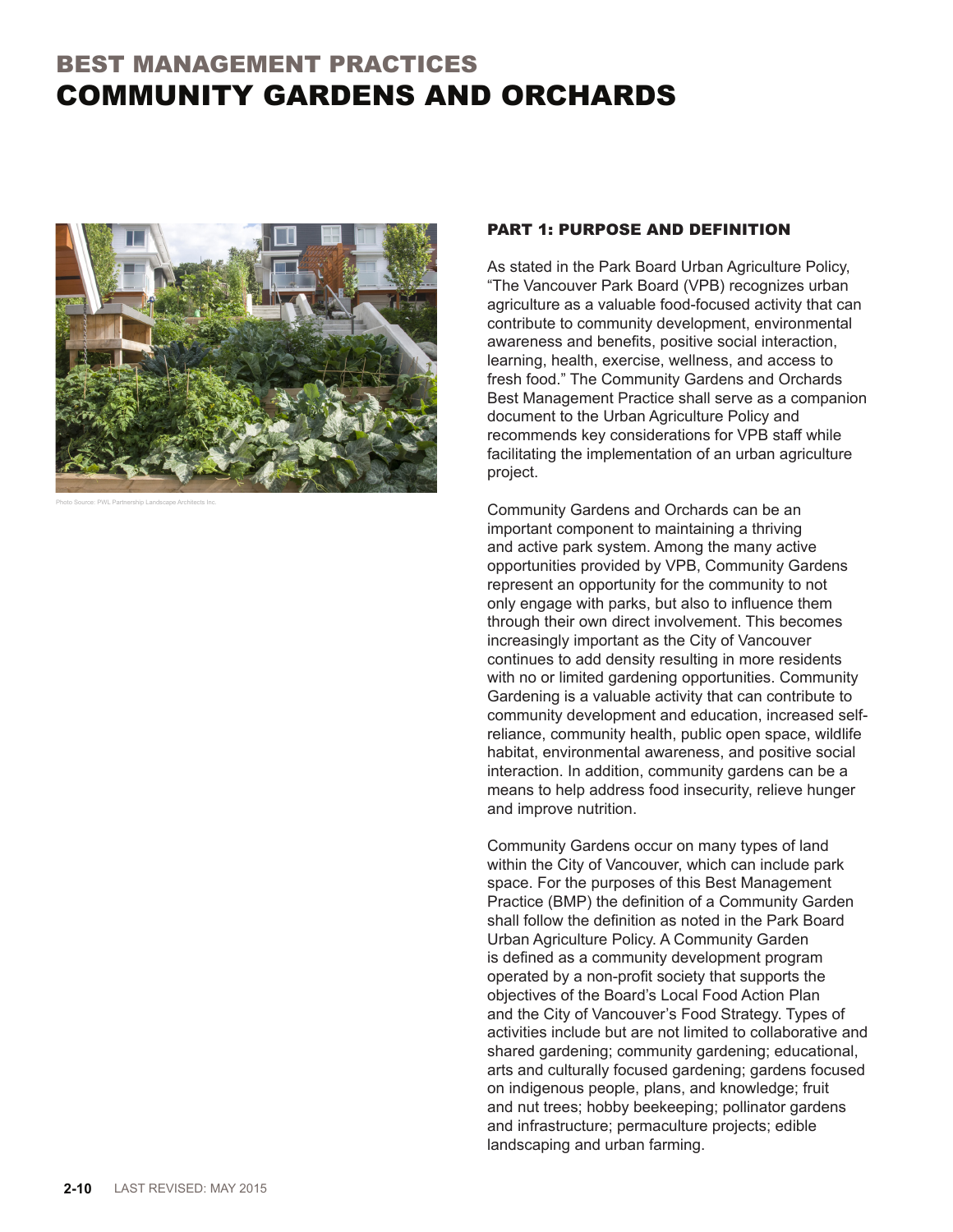### PART 2: APPLICATIONS AND LIMITATIONS

This BMP is limited to park space within the City of Vancouver (COV) only, though the VPB may act in a supporting role to the development of Community Gardens and Orchards on land under other ownership. The VPB Urban Agriculture Policy outlines the scope of responsibility for all entities involved with Community Gardens, including the VPB. The VPB is not responsible for initiating the development of Community Gardens or Orchards within park space but does support community group proposals for underutilized spaces that could benefit from gardening activities. Further detail on how the VPB supports locating suitable sites is listed in the Urban Agriculture Policy.

There are also a set of criteria that must be met for a proposal to be successful, as detailed in the Urban Agriculture Policy. First and foremost, the project must be operated by a non-profit society. Duration is limited and the standard term is 5 years, though multiple terms can be granted. The garden must be made up of primarily edibles, indigenous plants, or plants used for the purposes or arts and crafts. In addition, the project should be of community benefit, which may be skill or capacity building; for arts and culture; beneficial to pollinators; for charitable donation or in collaboration with other programs in Park Board parks or facilities. No sales are allowed; diverse participation should be encouraged and supported; accessibility to all ages and abilities must be ensured; and open access to the project must be provided at all times.

All projects must also complete a public consultation and approval process lasting a minimum of 2 weeks. VPB staff will jointly facilitate this process with the project proponent. Further details are listed in the Urban Agriculture Policy.

#### PART 3: DESIGN GUIDELINES

It is important to bear in mind that the creation of a Community Garden or Orchard is a community process and that the VPB serves in an advisory and support role. Focus should be on ensuring that key policies and rules are implemented in the design and program of the garden, rather than VPB staff doing them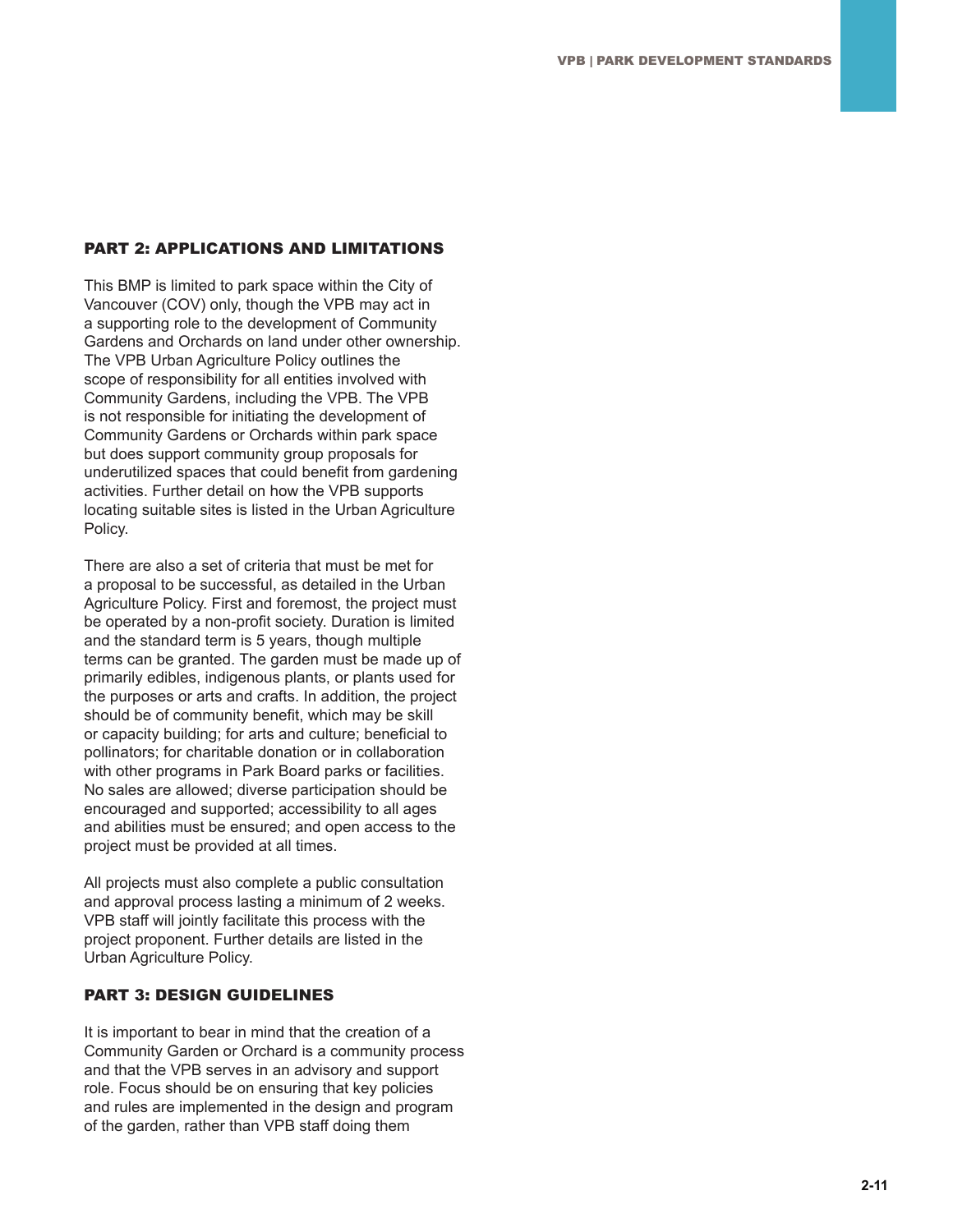themselves. VPB staff should ensure that applicants are aware of the Park Board Urban Agriculture Policy, *Urban Agriculture Guide* and the Community Garden Resources listed on the COV website and should familiarize themselves with the various resources and guidelines. VPB staff should reference these resources when reviewing proposals to ensure the process is consistent and that unexpected information or information outside the COV and VPB policies is not mandated.

During the design process the soils should be tested for heavy metals, salinity and hydrocarbons. Results may influence decisions, particularly whether to allow edibles or not, whether or not to use raised beds as well as the design of the raised beds. Imported soil to use in the beds must be tested as well. It is also critical to ensure that no pressure treated lumber will be used so that approved soils do not become contaminated after installation.

Key design considerations include understanding the geographic distribution of other existing gardens; physical considerations such as sun and shade, tree canopy, topography, and how much land preparation is required before the project can be built. An understanding of adjacent site uses will also inform what type of agriculture may be appropriate. For example, in some cases, such as areas where many animals like dogs or geese may be present, gardening activities should be limited to non-edibles. Other considerations include understanding the likely user group and what types of design parameters, such as plot size, group plots, rest areas, distance from water and storage, pathways and related amenities would be most suitable.

VPB staff should also ensure that sufficient support facilities are included in the design, such as hose bibs, storage, electrical outlets, and composting facilities that can adequately deter rodents. Other items may include potting benches and greenhouses.

Many garden applicants will not have formal design training and it is important for the ongoing success of the garden that VPB staff work with successful applicants to refine the selection of a potential site and provide key information, review, and guidance that they will use in their design process. The *Urban Agriculture Guide* should be used as the primary resource for this process.